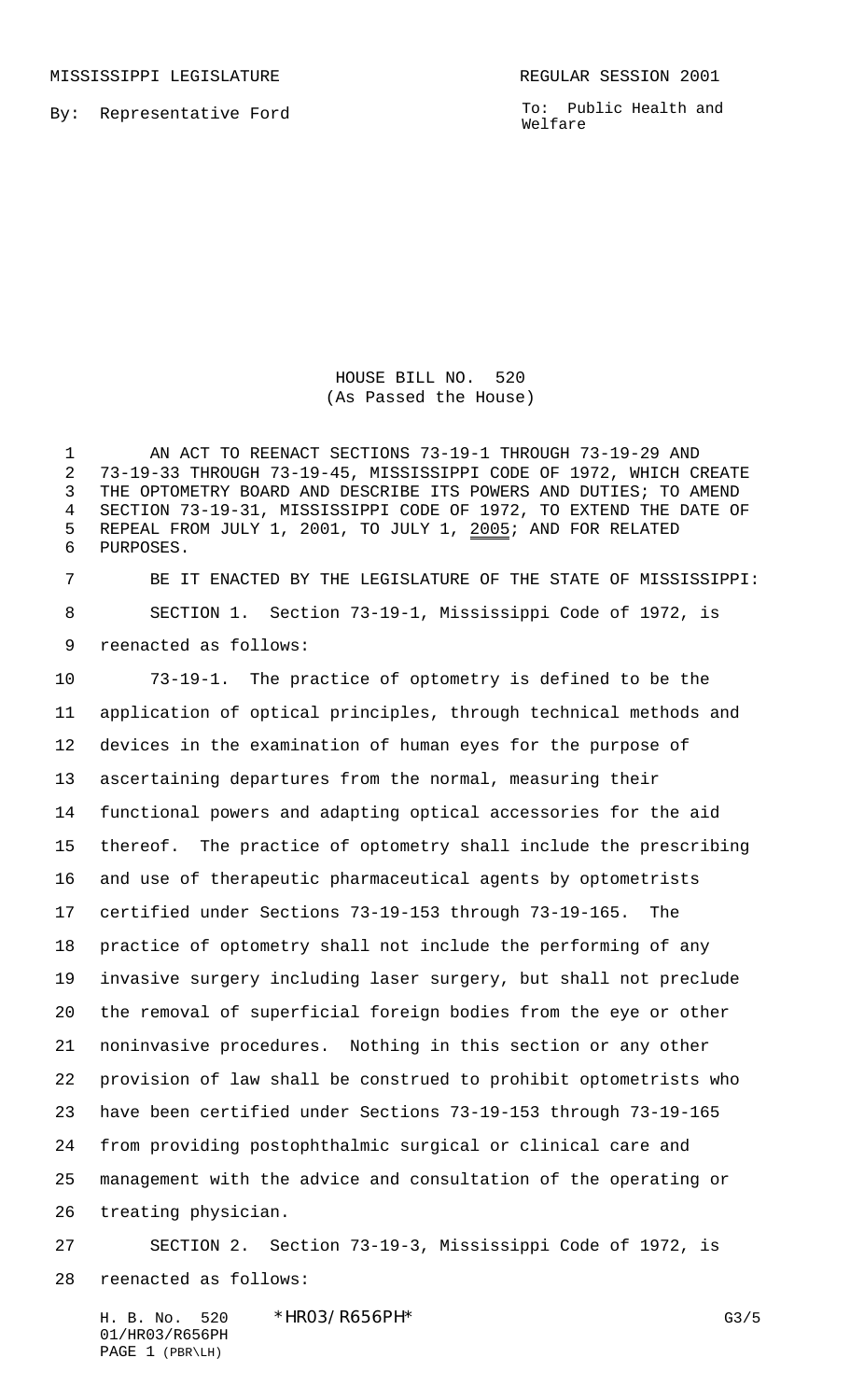73-19-3. It shall not be lawful for any person in this state to engage in the practice of optometry or to hold himself out as a practitioner of optometry, or attempt to determine by an examination of the eyes the kind of glasses needed by any person, or to hold himself out as able to examine the eyes of any person for the purpose of fitting the same with glasses, excepting those hereinafter exempted, unless he has first fulfilled the requirements of this chapter and has received a certificate of licensure from the State Board of Optometry created by this chapter, nor shall it be lawful for any person in this state to represent that he is the lawful holder of a certificate of licensure such as provided for in this chapter, when in fact he is not such lawful holder or to impersonate any licensed practitioner of optometry, or to fail to register the certificate as provided by law.

 SECTION 3. Section 73-19-5, Mississippi Code of 1972, is reenacted as follows:

 73-19-5. (1) Any person violating the provisions of this chapter shall be guilty of a misdemeanor and, upon conviction for his first offense shall be fined not more than Five Hundred Dollars (\$500.00) at the discretion of the court, and upon conviction for a second or later offense shall be fined not less than Five Hundred Dollars (\$500.00) nor more than One Thousand Dollars (\$1,000.00) or imprisoned not less than six (6) months nor more than one (1) year, at the discretion of the court.

 (2) Any entity, organization or person, including the board, any member of the board and its agents or employees, acting in good faith and without malice, who makes any report or information available to the board regarding violation of any of the provisions of Sections 73-19-1 through 73-19-111, or who assists in the organization, investigation or preparation of any such report or information or assists the board in carrying out any of

H. B. No. 520 \*HR03/R656PH\* 01/HR03/R656PH PAGE 2 (PBR\LH)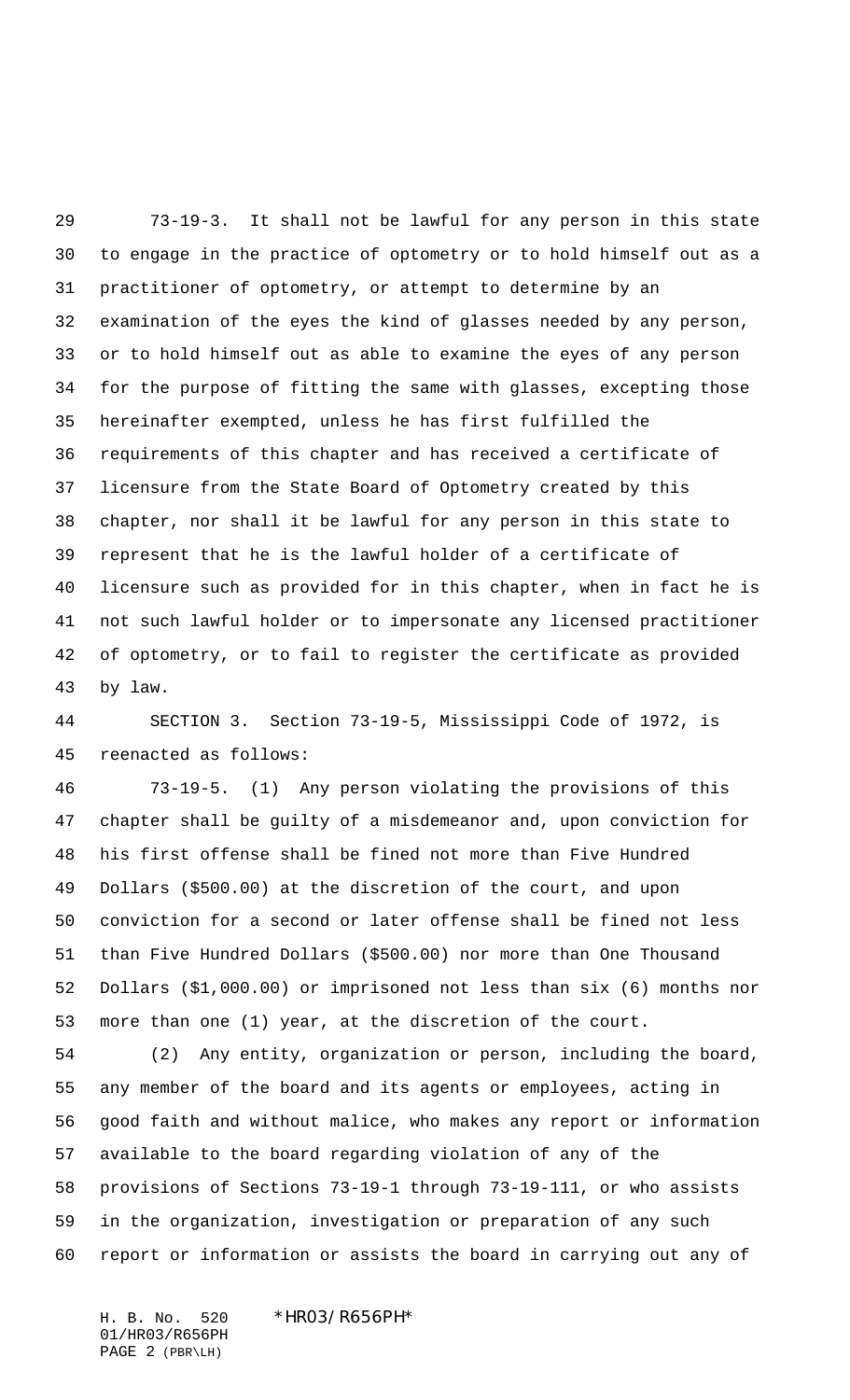its duties or functions provided by law, shall be immune from civil or criminal liability for such acts.

 SECTION 4. Section 73-19-7, Mississippi Code of 1972, is reenacted as follows:

 73-19-7. The Governor, with the advice and consent of the Senate, shall appoint a State Board of Optometry, consisting of five (5) persons, citizens of Mississippi, each of whom shall be a nonmedical man or woman actually engaged in the practice of optometry for five (5) years next preceding his appointment. Within ninety (90) days after March 25, 1974, the Governor shall appoint: one (1) member for a term of one (1) year, one (1) member for a term of two (2) years, one (1) member for a term of three (3) years, one (1) member for a term of four (4) years, and one (1) member for a term of five (5) years; and upon the expiration of all such terms their successors shall be appointed by the Governor for a term of five (5) years. From and after July 1, 1983, the appointments to the board shall be made with one (1) member to be appointed from each of the congressional districts as existing on January 1, 1980; provided that the present members of the State Board of Optometry whose terms have not expired by July 1, 1983, shall continue to serve until their terms of office have expired. Each member shall remain in office after the expiration of his term until his successor shall be duly appointed and qualified.

 No person so appointed shall be a stockholder in or a member of the faculty or of the board of trustees of any school of optometry, or serve to exceed two (2) five-year terms.

 Vacancies on said board shall be filled by appointment by the Governor, with the advice and consent of the Senate, from a list of names submitted by the Mississippi Optometric Association consisting of three (3) of its members, or by appointment of any qualified member of the association.

H. B. No. 520 \*HR03/R656PH\* 01/HR03/R656PH PAGE 3 (PBR\LH)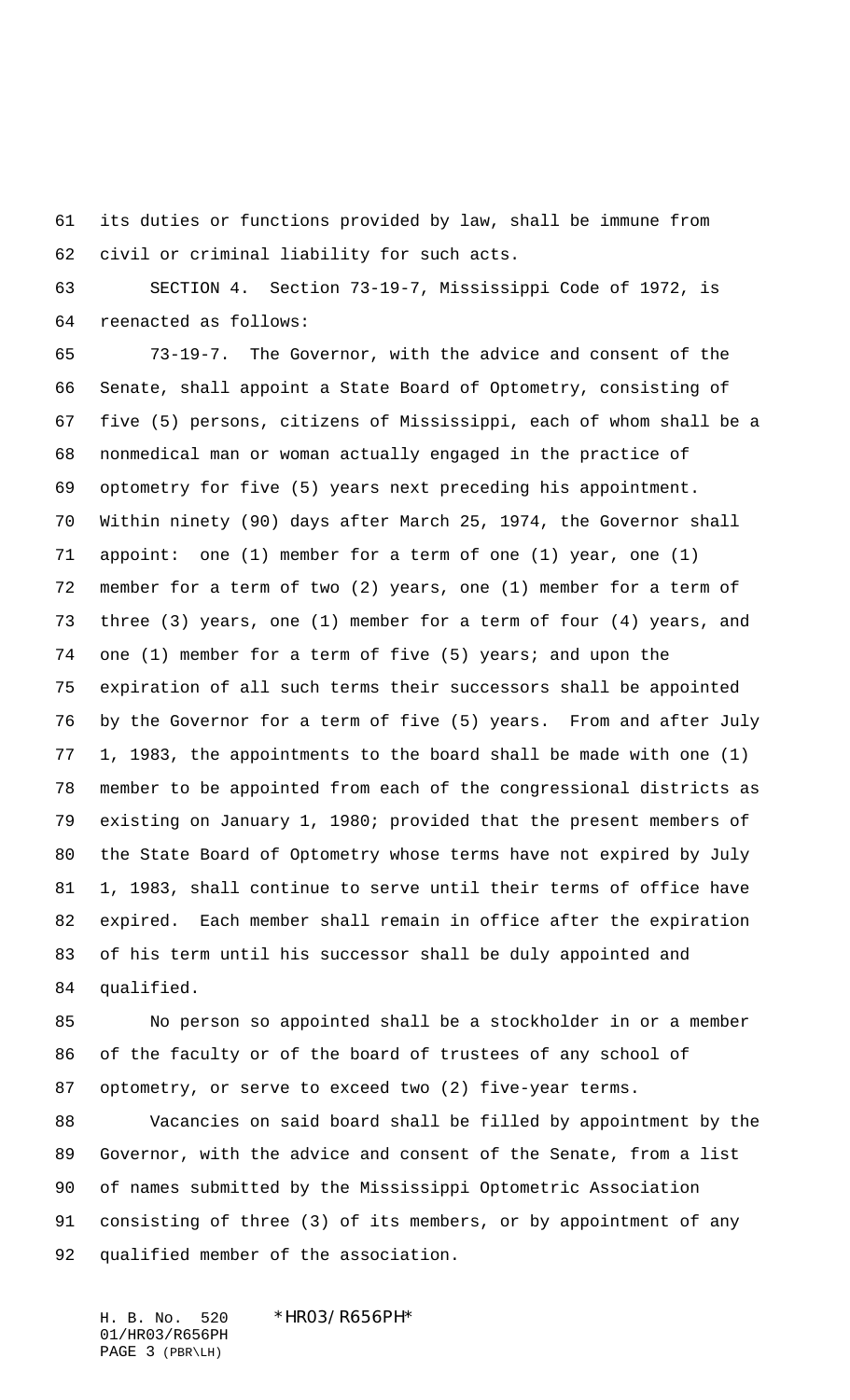SECTION 5. Section 73-19-9, Mississippi Code of 1972, is reenacted as follows:

 73-19-9. The State Board of Optometry shall organize by the election from its members of a president and a secretary, who shall hold their respective offices for one (1) year.

 It shall hold regular meetings for examination, beginning on the second week of January and July of each year, and additional meetings at such times and places as the board shall determine, said additional meetings not to exceed ten (10) meeting days annually, but the July meeting shall be held in the City of Jackson.

 A majority of the board shall constitute a quorum, but a less number may adjourn from time to time.

 The board shall make such rules and regulations as may be 107 necessary to carry out the provisions of this chapter; provided, however, that it shall require the concurrence of a majority of the members of the board to grant or revoke a license.

 SECTION 6. Section 73-19-11, Mississippi Code of 1972, is reenacted as follows:

 73-19-11. Before entering upon the discharge of the duties of his office the Secretary of the State Board of Optometry shall give a bond to the state, to be approved by the board, in the sum of Two Thousand Dollars (\$2,000.00) conditioned for the faithful discharge of the duties of his office. The premium for such bond to be paid from the funds paid into the State Treasury by the secretary of the board.

 Such bond, with the approval of the board and oath of office indorsed thereon, shall be deposited with the Secretary of State and kept in his office. Each month all monies received by the secretary shall be paid by him into the State Treasury to the credit of a fund for the use of the State Board of Optometry. SECTION 7. Section 73-19-13, Mississippi Code of 1972, is reenacted as follows:

H. B. No. 520 \*HR03/R656PH\* 01/HR03/R656PH PAGE 4 (PBR\LH)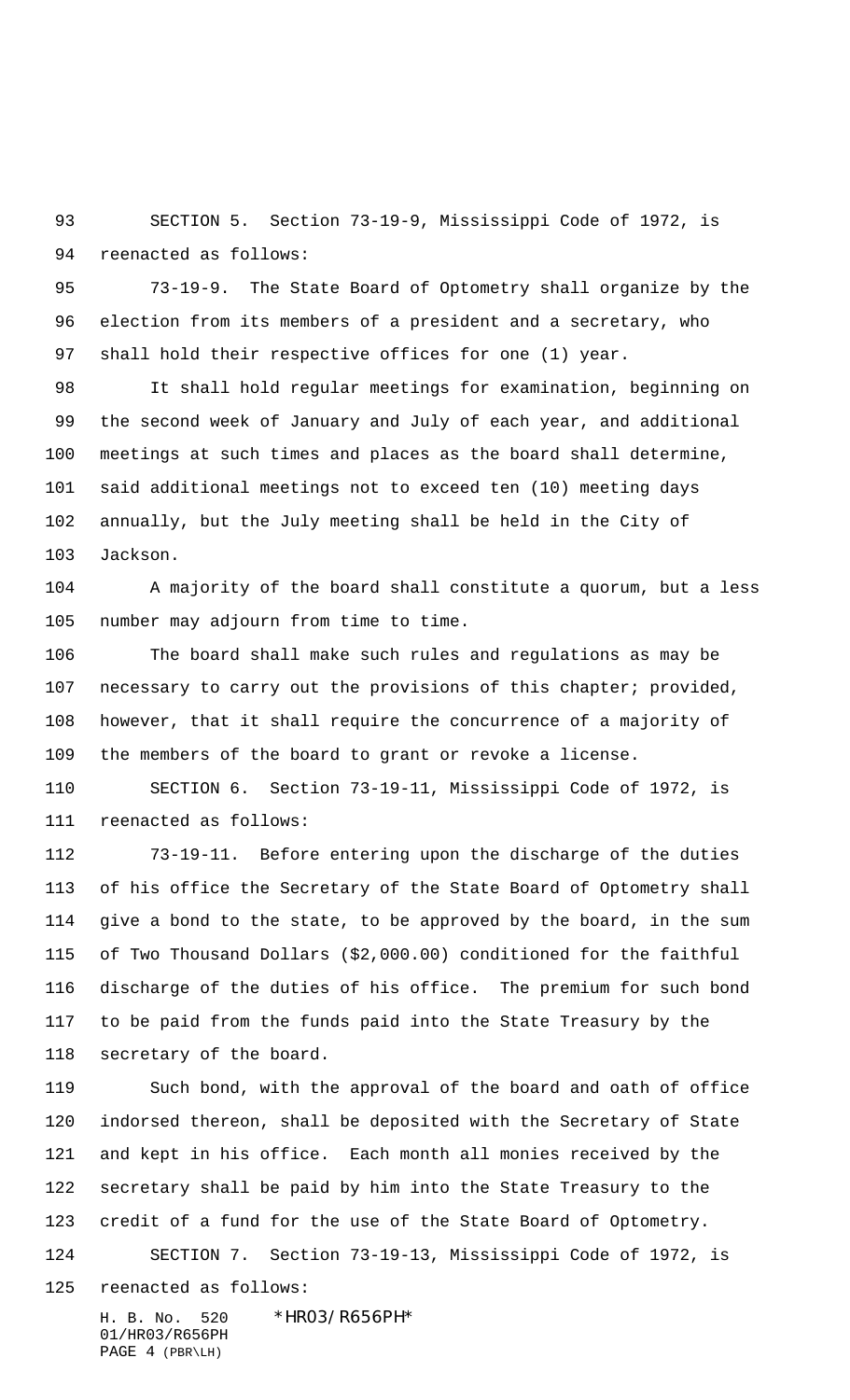73-19-13. Each member of the State Board of Optometry shall be entitled to receive per diem as authorized under Section 25-3-69 in addition to all actual, necessary expenses incurred in the discharge of official duties, including mileage as authorized by law for state officials and employees.

 The secretary shall receive an annual salary, to be fixed by the board, and his necessary expenses incurred in the discharge of his official duties. The State Board of Optometry may engage the services of an attorney to assist it in the discharge of its duties on terms to be fixed by the board.

 The compensation and expenses of the secretary, attorney and members of the board, and the expenses of the board necessary in carrying out the provisions of this chapter, shall be paid from the fund in the State Treasury for use of the board on the requisition signed by the president and secretary of the board and the warrant of the auditor of the state; provided, however, that said compensation and expenses shall not exceed the amount paid 143 into the State Treasury under the provisions of this chapter; and provided further, that all expenditures from such special fund shall be authorized by the Legislature and shall be subject to all applicable provisions of the state budget law.

 SECTION 8. Section 73-19-15, Mississippi Code of 1972, is reenacted as follows:

 73-19-15. The State Board of Optometry shall have an official seal and shall keep a record of its proceedings, a register of persons registered as optometrists and register licenses by it revoked.

H. B. No. 520 \*HR03/R656PH\* 01/HR03/R656PH Its records shall be open to public inspection, and it shall keep on file all examination papers for a period of ninety (90) days after each examination. A transcript of an entry in such records certified by the secretary under the seal of the board, shall be evidence of the facts therein stated. The board shall annually on or before January 1 make a report to the Governor of

PAGE 5 (PBR\LH)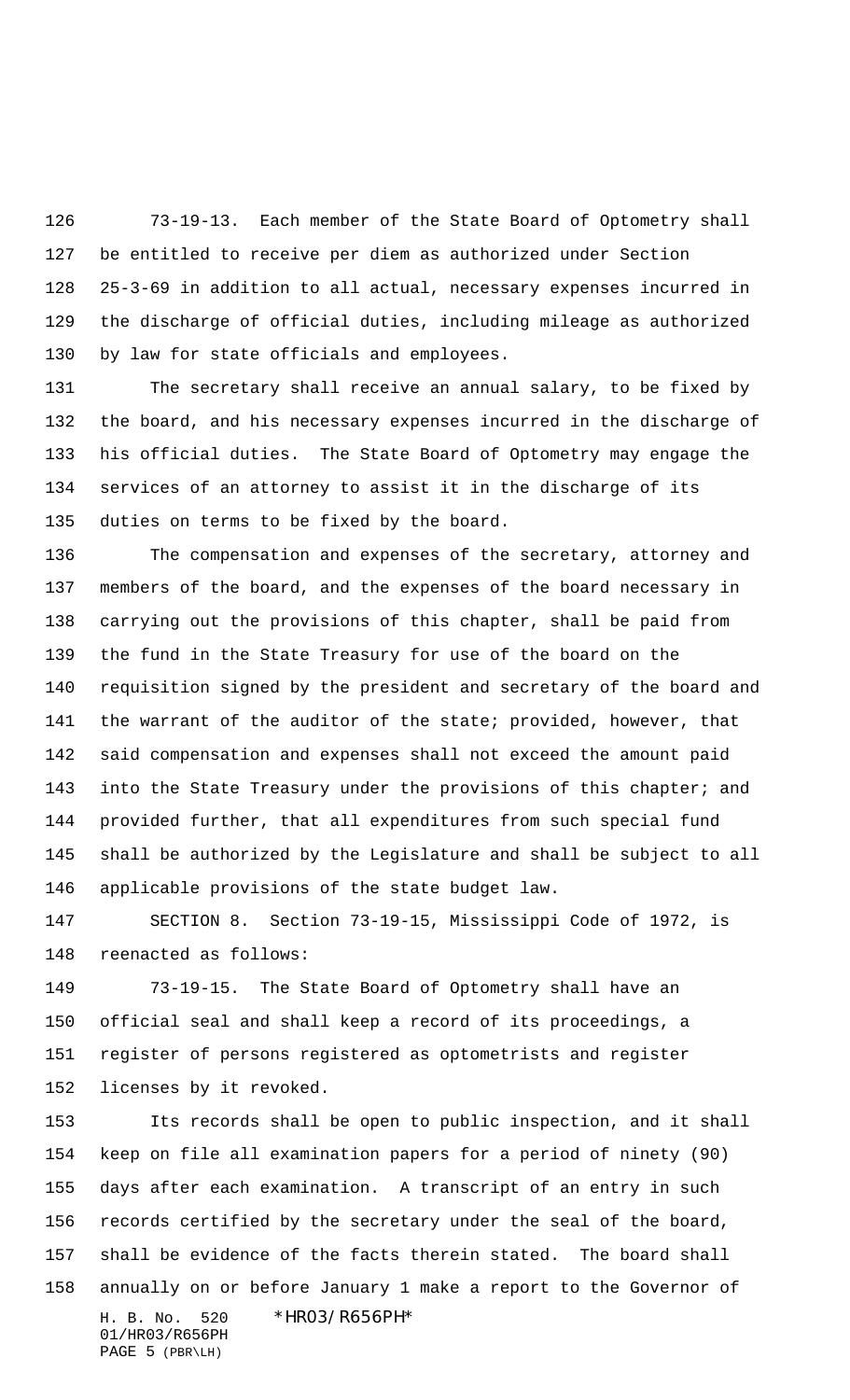all its official acts during the preceding year, and of its receipts and disbursements, and a full and complete report of the

conditions of optometry in this state.

 SECTION 9. Section 73-19-17, Mississippi Code of 1972, is reenacted as follows:

 73-19-17. Any person over the age of twenty-one (21) years, of good moral character, and who has graduated from a high school or preparatory school affiliated with and recognized by a state university, and who has graduated from a reputable school or college of optometry, shall be entitled to stand the examination for license to practice optometry in Mississippi. The examining Board of Optometry shall keep on file a list of schools or colleges of optometry which are recognized by said board. The examination to practice optometry shall consist of tests in practical, theoretical and physiological optics, in theoretical and practical optometry and in anatomy and physiology of the eye and in pathology as applied to optometry. The State Board of Optometry shall not examine or certify any optometrist in any therapeutic procedures unless the optometrist has successfully completed the proper didactic education and supervised clinical training taught by an institution accredited by a regional or professional accreditation organization that is recognized or approved by the Council on Postsecondary Accreditation of the United States Department of Education, or its successor, and approved by the State Board of Optometry with the advice and consultation of the designated members of the State Board of Medical Licensure and the State Board of Pharmacy.

 SECTION 10. Section 73-19-19, Mississippi Code of 1972, is reenacted as follows:

H. B. No. 520 \*HR03/R656PH\* 01/HR03/R656PH 73-19-19. Every person desiring to be licensed as in this chapter provided, shall file with the secretary an application, verified by oath, setting forth the facts which entitle the applicant to examination and licensure under the provisions of

```
PAGE 6 (PBR\LH)
```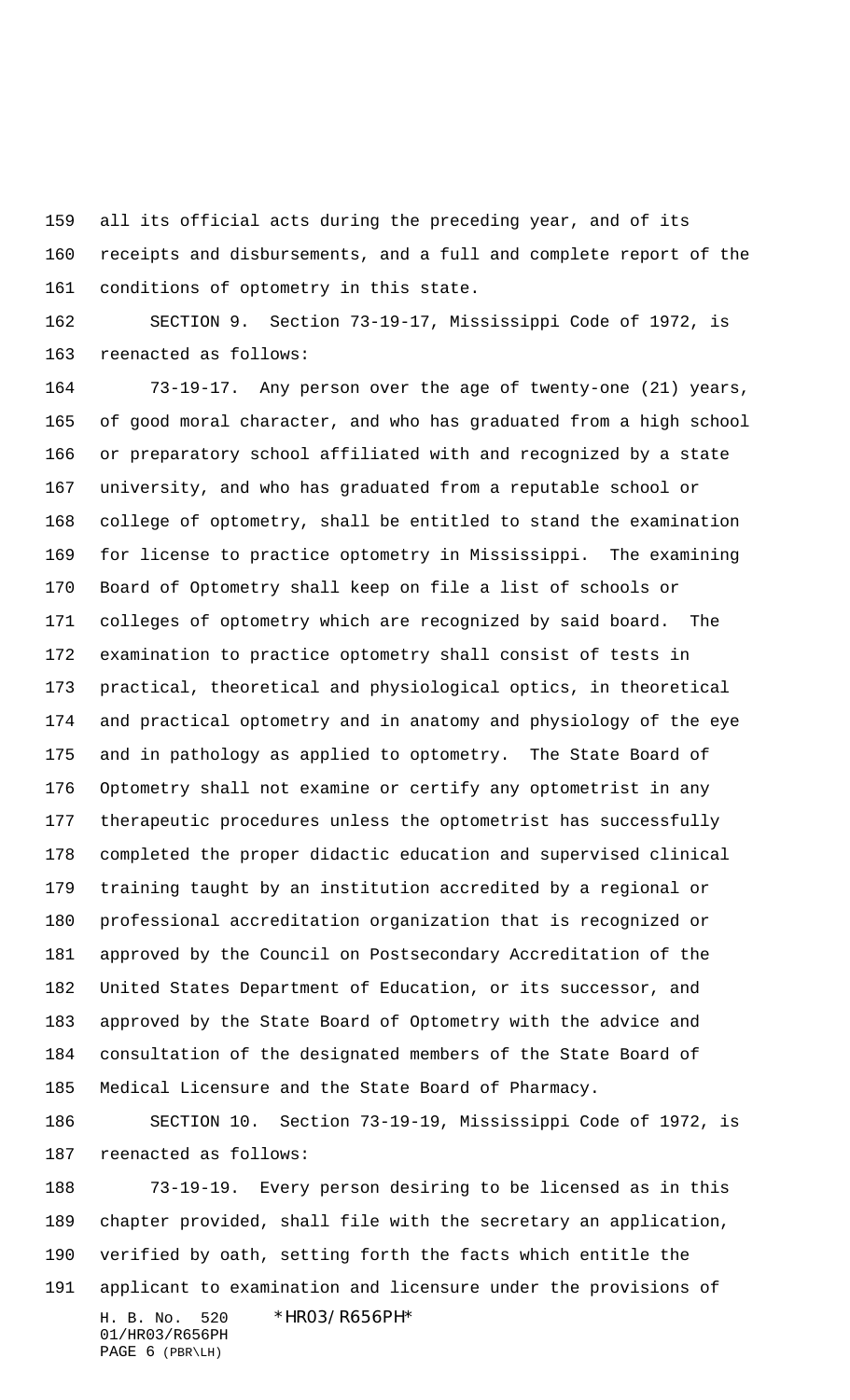this chapter. The said board shall hold at least two (2) examinations each year. In case of failure at any examination the applicant, after the expiration of six (6) months and within two (2) years, shall have the privilege of a second examination by the board without the payment of an additional fee. In the case of any applicant who shall fail the examination twice, said applicant shall not be permitted to again take the examination until he has completed a further course of study outlined by the board and paid the examination fee therefor. Every applicant who shall pass the examination, and who shall otherwise comply with the provisions of this chapter, shall receive from the said board under its seal a certificate of licensure entitling him to practice optometry in this state, which certificate shall be duly registered in a record book to be properly kept by the secretary of the board for that purpose, which shall be open to public inspection, and a duly certified copy of said record shall be received as evidence in all courts of this state in the trial of any case.

 Each application or filing made under this section shall include the social security number(s) of the applicant in accordance with Section 93-11-64, Mississippi Code of 1972.

 SECTION 11. Section 73-19-21, Mississippi Code of 1972, is reenacted as follows:

H. B. No. 520 \*HR03/R656PH\* 01/HR03/R656PH 73-19-21. Said board shall charge the following fees for examination, registrations and renewals of certificates: The sum of not more than Two Hundred Dollars (\$200.00) for an examination of an applicant who is a resident of Mississippi and not more than Three Hundred Dollars (\$300.00) for a nonresident of Mississippi to cover the additional expenses of checking references, character and other statements contained in the application. Every registered optometrist who desires to continue the practice of optometry shall, biennially, on or before January 1, pay to the secretary of the board a renewal registration fee of not more than Four Hundred Dollars (\$400.00) for which he shall receive a

PAGE 7 (PBR\LH)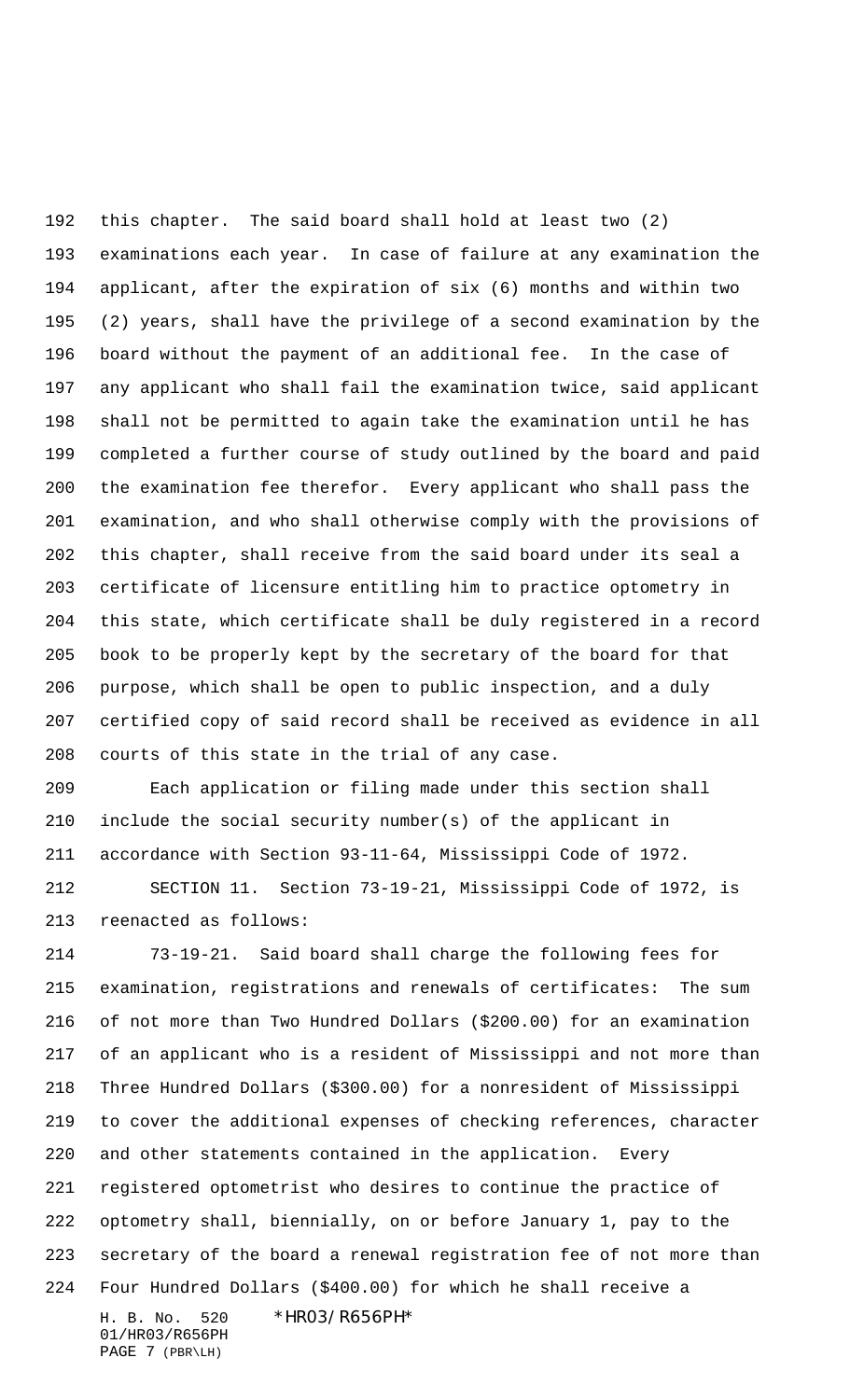renewal of his certificate. The board, in its discretion, may set the renewal registration fee at different amounts for registered optometrists, for registered optometrists certified to use diagnostic pharmaceutical agents, and for registered optometrists certified to use diagnostic and therapeutic pharmaceutical agents, not to exceed the maximum amount prescribed in this section.

 In case of neglect to pay the renewal registration fee herein specified, the board may revoke such certificate and the holder thereof may be reinstated by complying with the conditions specified in this chapter. But no certificate or permit shall be revoked without giving sixty (60) days' notice to the delinquent, who, within such period shall have the right of renewal of such certificate on payment of the renewal fee with a penalty of not more than Fifteen Dollars (\$15.00), provided, that retirement from practice for a period not exceeding five (5) years shall not deprive the holder of said certificate of the right to renew his certificate on the payment of all lapsed fees. The board shall adopt a seal and certificate of suitable design and shall conduct its examination at Jackson, in this state. Its permanent records shall be kept in the office of the secretary, which records shall be open to public inspection.

 SECTION 12. Section 73-19-23, Mississippi Code of 1972, is reenacted as follows:

 73-19-23. (1) The board shall refuse to grant a certificate of licensure to any applicant and may cancel, revoke or suspend the operation of any certificate by it granted for any or all of the following reasons, to-wit: unprofessional and unethical conduct or the conviction of a crime involving moral turpitude, habitual intemperance in the use of ardent spirits, or stimulants, narcotics, or any other substance which impairs the intellect and judgment to such an extent as to incapacitate one for the performance of the duties of an optometrist. The certificate of

H. B. No. 520 \*HR03/R656PH\* 01/HR03/R656PH PAGE 8 (PBR\LH)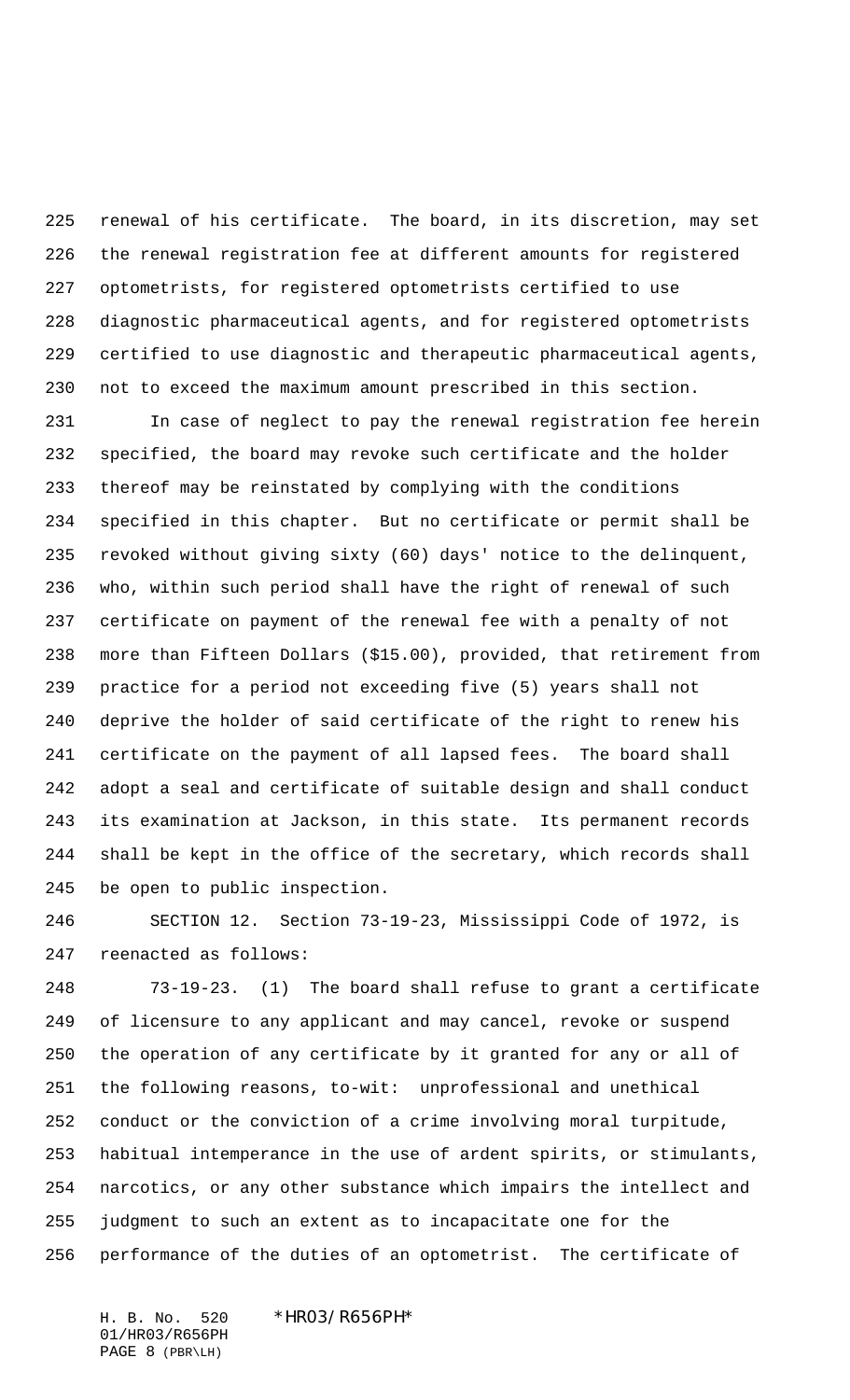licensure of any person can be revoked for violating any section of this chapter.

 (2) The board shall further be authorized to take disciplinary action against a licensee for any unlawful acts which shall include violations of regulations promulgated by the board, as well as the following acts:

 (a) Fraud or misrepresentation in applying for or procuring an optometric license or in connection with applying for or procuring periodic renewal of an optometric license.

 (b) Cheating on or attempting to subvert the optometric licensing examination(s).

 (c) The conviction of a felony in this state or any other jurisdiction, or the entry of guilty or nolo contendere plea to a felony charge.

 (d) The conviction of a felony as defined by federal law, or the entry of a guilty or nolo contendere plea to a felony charge.

 (e) Conduct likely to deceive, defraud or harm the public.

 (f) Making a false or misleading statement regarding his or her skill or the efficacy or value of the medicine, device, treatment or remedy prescribed by him or her or used at his or her direction in the treatment of any disease or other condition.

 (g) Willfully or negligently violating the confidentiality between doctor and patient, except as required by law.

 (h) Negligence or gross incompetence in the practice of optometry as determined by the board.

 (i) Being found mentally incompetent or insane by any court of competent jurisdiction.

 (j) The use of any false, fraudulent, deceptive or misleading statement in any document connected with the practice

of optometry.

H. B. No. 520 \*HR03/R656PH\* 01/HR03/R656PH PAGE 9 (PBR\LH)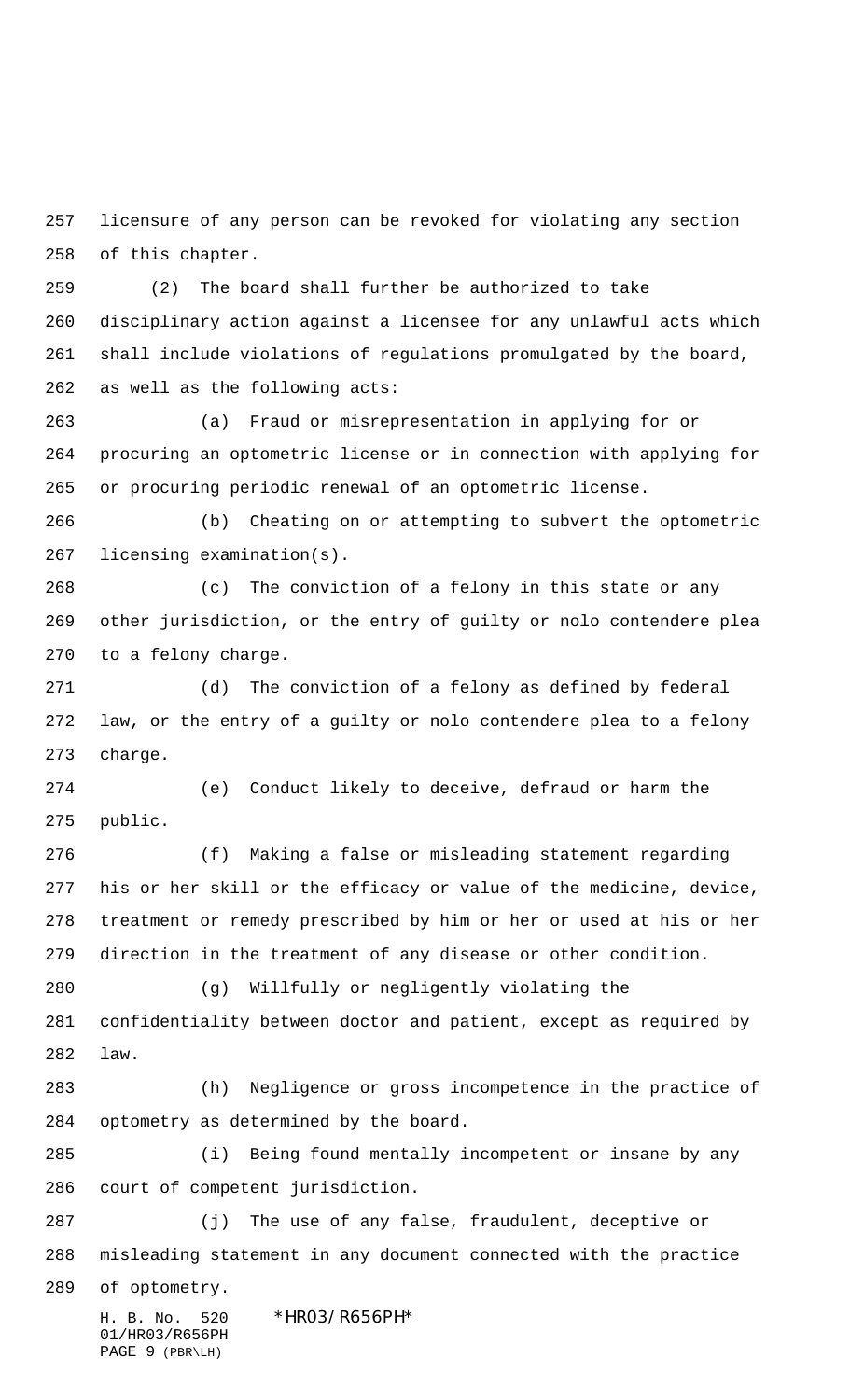(k) Aiding or abetting the practice of optometry by an unlicensed, incompetent or impaired person.

 (l) Commission of any act of sexual abuse, misconduct or exploitation related to the licensee's practice of optometry.

 (m) Being addicted or habituated to a drug or intoxicant.

 (n) Violating any state or federal law or regulation relating to a drug legally classified as a controlled substance. (o) Obtaining any fee by fraud, deceit or misrepresentation.

 (p) Disciplinary action of another state or jurisdiction against a licensee or other authorization to practice optometry based upon acts or conduct by the licensee similar to acts or conduct which would constitute grounds for action as defined in this chapter, a certified copy of the record of the action taken by the other state or jurisdiction being conclusive evidence thereof.

 (q) Failure to report to the board the relocation of his or her office in or out of the jurisdiction, or to furnish floor plans as required by regulation.

 (r) Violation of any provision(s) of the Optometry Practice Act or the rules and regulations of the board or of an action, stipulation or agreement of the board.

 (s) To advertise in a manner that tends to deceive, mislead or defraud the public.

 (t) The designation of any person licensed under this chapter, other than by the terms "optometrist," "Doctor of Optometry" or "O.D."

 (u) To knowingly submit or cause to be submitted any misleading, deceptive or fraudulent representation on a claim form, bill or statement.

 (v) To practice or attempt to practice optometry while his or her license is suspended.

H. B. No. 520 \*HR03/R656PH\* 01/HR03/R656PH PAGE 10 (PBR\LH)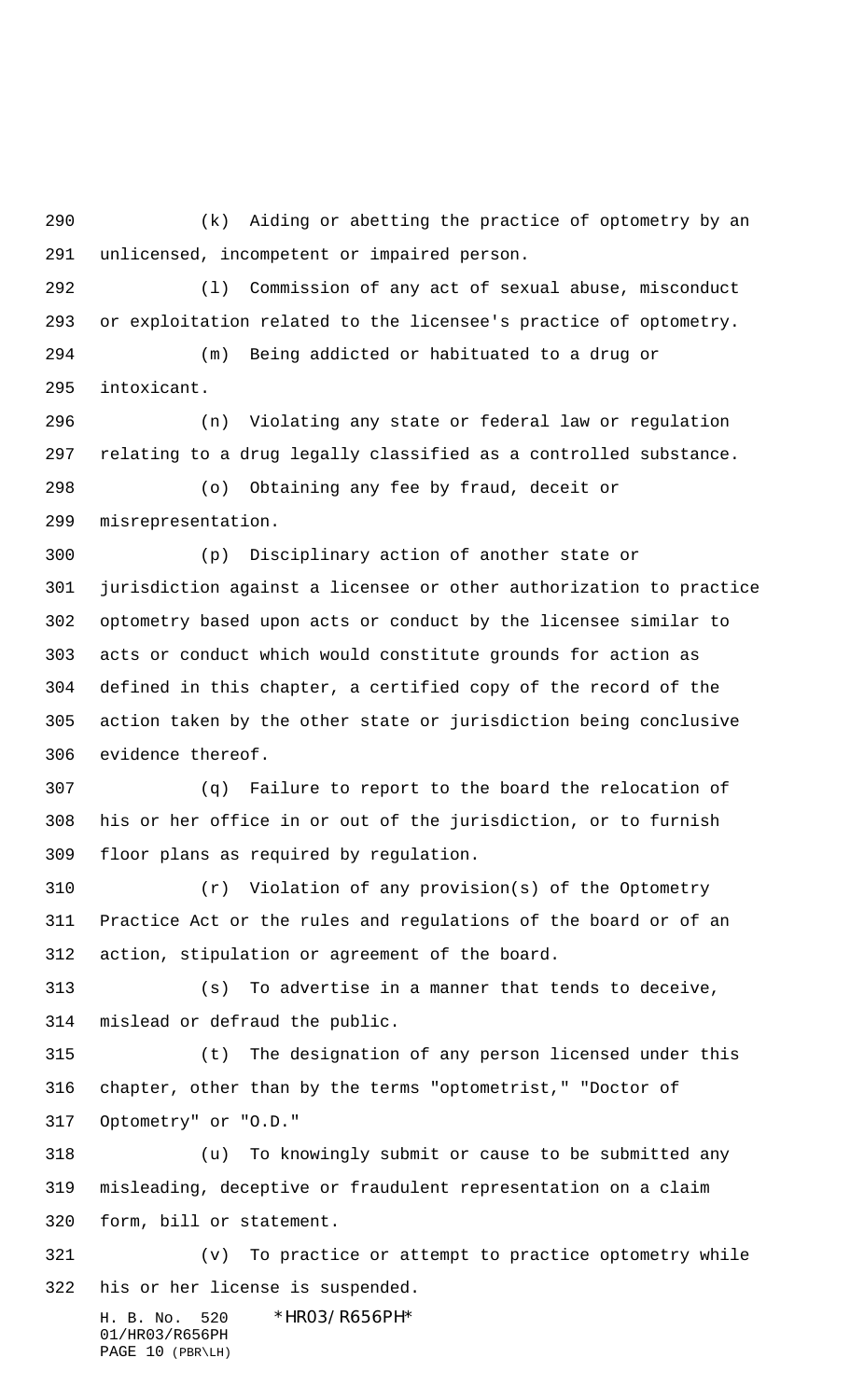(3) Any person who is holder of a certificate of licensure or who is an applicant for examination for a certificate of licensure, against whom is preferred any charges, shall be furnished by the board with a copy of the complaint and shall have a hearing in Jackson, Mississippi, before the board, at which hearing he may be represented by counsel. At such hearing witnesses may be examined for and against the accused respecting the said charges, and said hearing orders or appeals will be conducted according to the procedure now provided in Section 73-25-27. The suspension of a certificate of licensure, by reason of the use of stimulants or narcotics may be removed when the holder thereof shall have been adjudged by the said board to be cured and capable of practicing optometry.

 (4) In addition to the reasons specified in subsections (1) and (2) of this section, the board shall be authorized to suspend the license of any licensee for being out of compliance with an order for support, as defined in Section 93-11-153. The procedure for suspension of a license for being out of compliance with an order for support, and the procedure for the reissuance or reinstatement of a license suspended for that purpose, and the payment of any fees for the reissuance or reinstatement of a license suspended for that purpose, shall be governed by Section 93-11-157 or 93-11-163, as the case may be. If there is any conflict between any provision of Section 93-11-157 or 93-11-163 and any provision of this chapter, the provisions of Section 93-11-157 or 93-11-163, as the case may be, shall control.

 SECTION 13. Section 73-19-25, Mississippi Code of 1972, is reenacted as follows:

H. B. No. 520 \*HR03/R656PH\* 01/HR03/R656PH PAGE 11 (PBR\LH) 73-19-25. An applicant for a certificate of licensure who has been examined by the state board of another state which, through reciprocity, similarly accredits the holder of a certificate issued by the board of this state to the full privileges of practice within such state, on the payment of a fee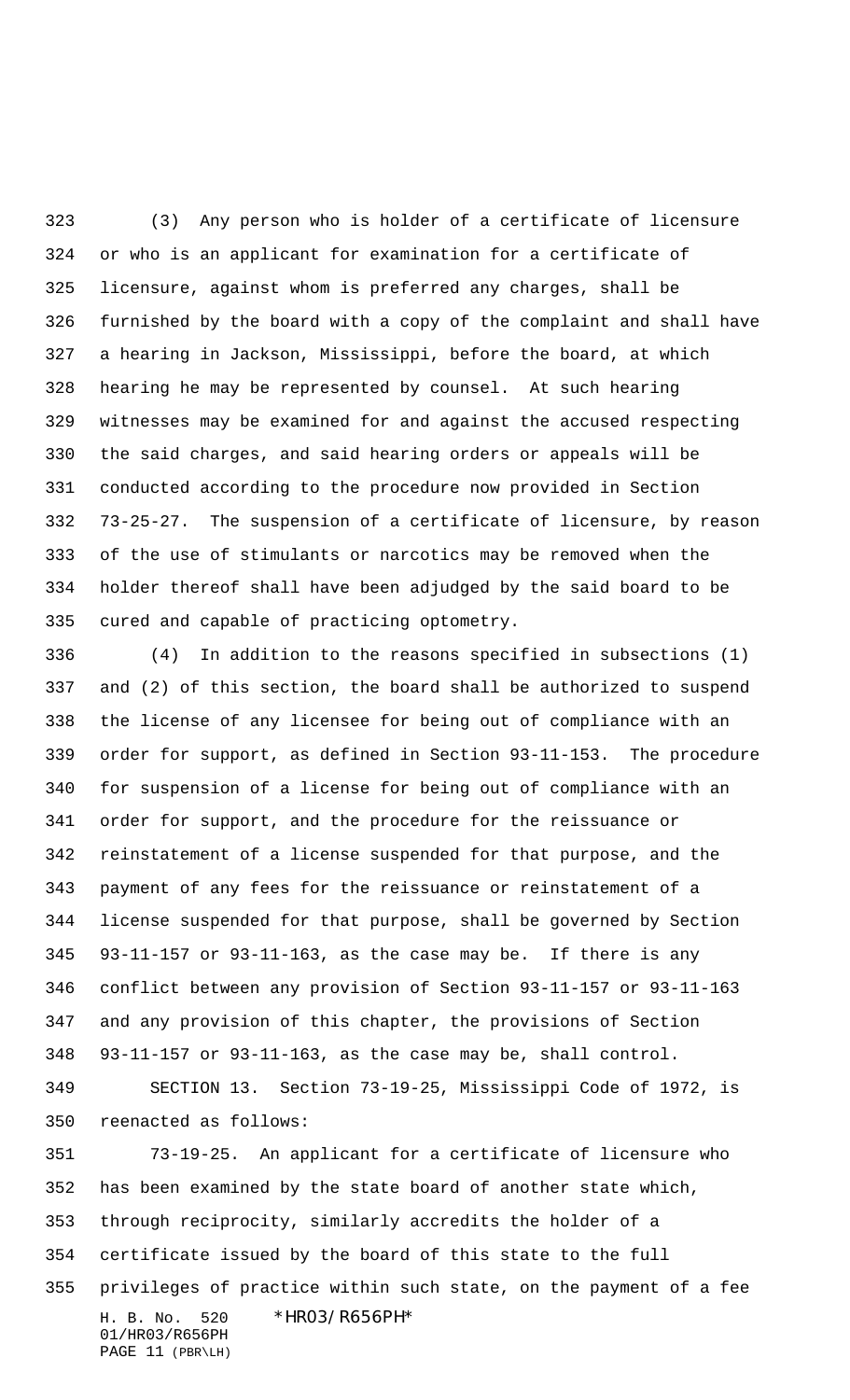of not more than Fifty Dollars (\$50.00) to the said board and on filing in the office of the board a true and attested copy of the said license, certified by the president or secretary of the state board issuing the same, and showing also that the standard requirements adopted and enforced by said board are equal to that provided by this state, may, without further examination, receive a certificate of licensure, provided that such applicant has not previously failed at an examination held by the board of this state.

 SECTION 14. Section 73-19-27, Mississippi Code of 1972, is reenacted as follows:

 73-19-27. Nothing in this chapter shall be construed as conferring on the holder of any certificate of licensure issued by said board the title of oculist, ophthalmologist, or any other word or abbreviation indicating that he is engaged in the practice of medicine or surgery, or the treatment or the diagnosis of diseases of, or injuries to, the human eye, or the right to use drugs or medicines in any forms for the treatment or examination of the human eye. However, optometrists who have been certified by the board under the provisions of Sections 73-19-101 through 73-19-109 may use diagnostic pharmaceutical agents in the practice of optometry in accordance with the requirements of Sections 73-19-101 through 73-19-109, and optometrists who have been certified by the board under the provisions of Sections 73-19-153 through 73-19-165 may use therapeutic pharmaceutical agents in the practice of optometry in accordance with the requirements of Sections 73-19-153 through 73-19-165. Nothing contained in Chapter 303, Laws of 1991, shall be construed as expanding the scope of practice of a licensed optometrist beyond that authorized prior to July 1, 1991.

 SECTION 15. Section 73-19-29, Mississippi Code of 1972, is reenacted as follows:

H. B. No. 520 \*HR03/R656PH\* 01/HR03/R656PH PAGE 12 (PBR\LH)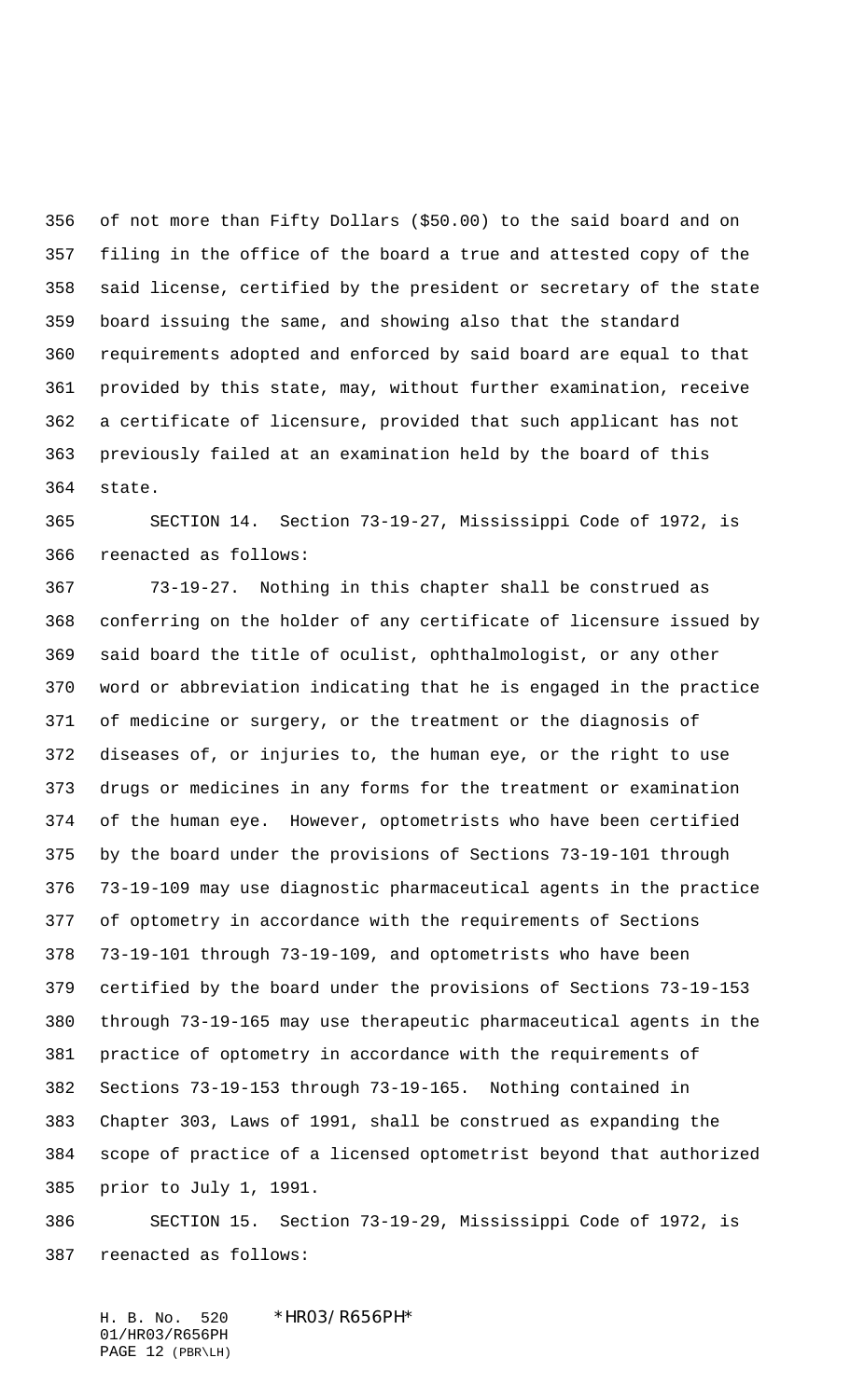73-19-29. The provisions of this chapter shall not apply to physicians or surgeons practicing under authority of licenses issued under the laws of this state for the practice of medicine or surgery. And provided that this chapter shall not prohibit merchants and druggists who are actually engaged in business in this state from selling and assisting purchasers in fitting spectacles and eye glasses in their place of business at time of sale.

 SECTION 16. Section 73-19-31, Mississippi Code of 1972, is amended as follows:

 73-19-31. Sections 73-19-1 through 73-19-29 and 73-19-33 through 73-19-45, which create the Mississippi Board of Optometry and prescribe its duties and powers, shall stand repealed as of July 1, 2005.

 SECTION 17. Section 73-19-33, Mississippi Code of 1972, is reenacted as follows:

 73-19-33. Complaints, irrespective of source, touching upon the professional conduct or conduct evincing unfitness for the practice of optometry made against optometrists licensed in this state, that may be received by or that may come to the attention of any member of the board, shall be referred by the president of the board to an impartial member of the board for preliminary investigation and further action as may be appropriate. The complaint must be in writing and signed by the person making the complaint or charge and shall contain the street address of the complaining party and each witness.

 SECTION 18. Section 73-19-35, Mississippi Code of 1972, is reenacted as follows:

H. B. No. 520 \*HR03/R656PH\* 01/HR03/R656PH PAGE 13 (PBR\LH) 73-19-35. When any complaint or charge touching upon the professional conduct or conduct evincing unfitness for the practice of optometry against any optometrist subject to discipline hereunder is referred to a member of the board for investigation, the board member shall take the following action: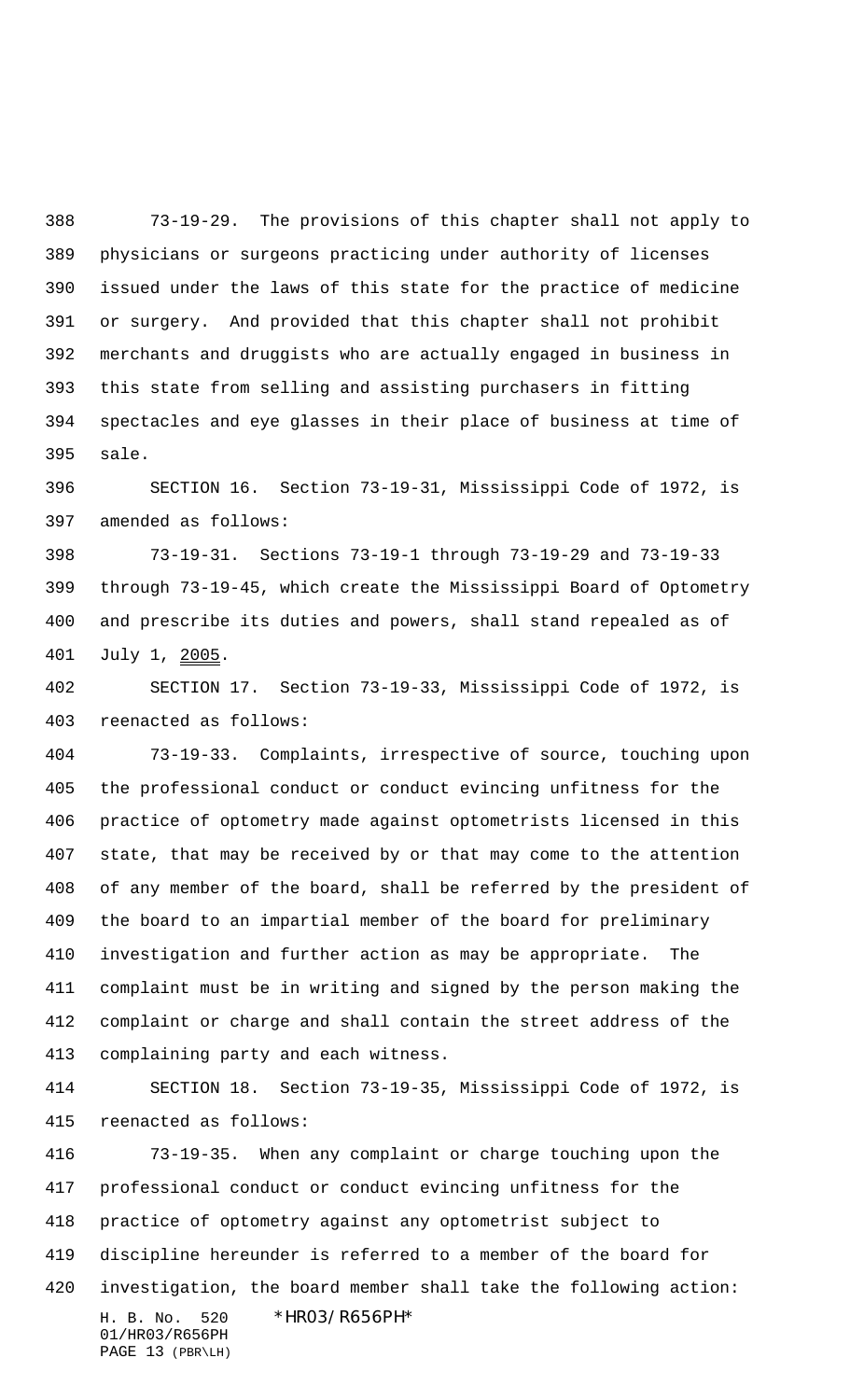(a) Cause the complaint or charge to be filed and 422 docketed with the secretary of the board; and

 (b) Refer the complaint to the board investigator for further investigation and report.

 SECTION 19. Section 73-19-37, Mississippi Code of 1972, is reenacted as follows:

 73-19-37. The board investigator shall immediately investigate the complaint; and upon completion of his investigation he shall inform the accused optometrist that a complaint has been filed against him and that he is under investigation, advise the accused optometrist of the general nature of the charges, furnish him a copy of the complaint and any evidence supporting it, and afford the accused optometrist an opportunity to respond. Communications and notices to the accused optometrist shall be transmitted by registered or certified mail, postage prepaid, to the last known residence or business address of the licensee.

 SECTION 20. Section 73-19-39, Mississippi Code of 1972, is reenacted as follows:

 73-19-39. After completion of his investigation, the board investigator shall make a report of his findings and recommendations to the member of the board designated to investigate the matter. After receipt of the investigator's report, the board member shall take the following action:

H. B. No. 520 \*HR03/R656PH\* 01/HR03/R656PH (a) If upon review of the complaint, board investigator's report and any written response by the accused optometrist, the board member determines that there is not reasonable ground to believe that the accused optometrist has been guilty of unprofessional conduct or conduct evincing unfitness for the practice of optometry, the board member shall present his findings and recommendations to the board at the next regular board meeting. The board may dismiss the complaint or may prepare a formal complaint against the licensee as provided in Section

PAGE 14 (PBR\LH)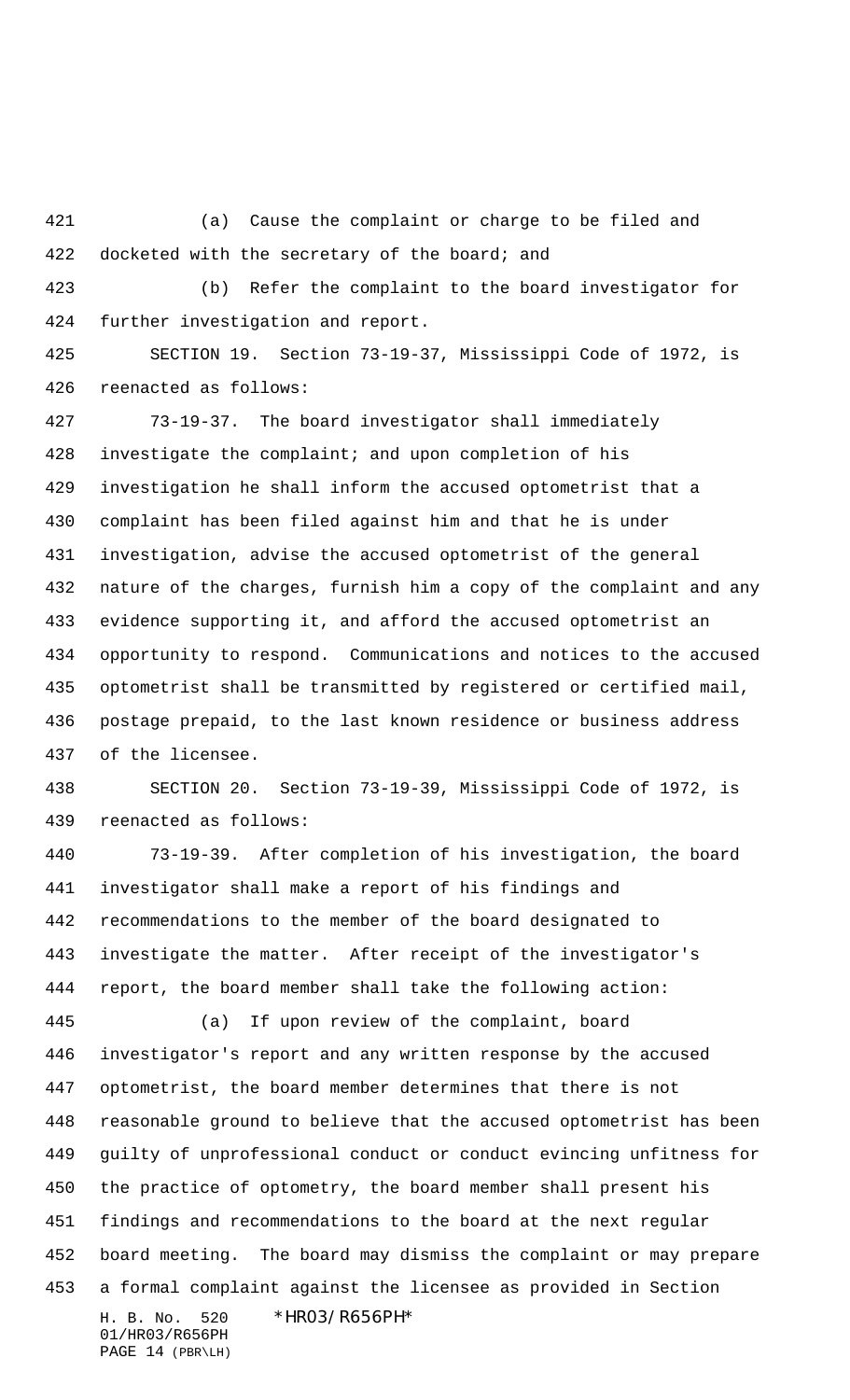73-19-41, Mississippi Code of 1972. In the event of dismissal, the person filing the complaint and the accused optometrist shall be given written notice of the board's determination.

 (b) If the board member determines there is reasonable cause to believe the accused optometrist is guilty of such conduct, which, if proven, would warrant suspension for a definite or an indefinite period or license revocation, the board member shall request the board to prepare and file a formal complaint against the accused optometrist. The board may dismiss the complaint or may prepare a formal complaint against the licensee as provided in Section 73-19-41, Mississippi Code of 1972. In the event of a dismissal, the person filing the complaint and the accused optometrist shall be given written notice of the board's determination.

 SECTION 21. Section 73-19-41, Mississippi Code of 1972, is reenacted as follows:

 73-19-41. (1) The board shall fix a time and place for any formal complaint hearing and shall cause a written notice specifying the offense or offenses for which the licensee is charged and notice of the time and place of the hearing to be served upon the licensee at least twenty (20) days prior to the hearing date. Such notice may be served by mailing a copy thereof by certified mail, postage prepaid, to the last known residence or business address of the licensee.

 (2) The board is hereby authorized and empowered to issue subpoenas for the attendance of witnesses and the production of books and papers at such hearing. Process issued by the board shall extend to all parts of the state and shall be served by any person designated by the board for such service.

 (3) The accused shall have the right to appear either personally or by counsel or both to produce witnesses or evidence in his behalf, to cross-examine witnesses and to have subpoenas issued by the board.

H. B. No. 520 \*HR03/R656PH\* 01/HR03/R656PH PAGE 15 (PBR\LH)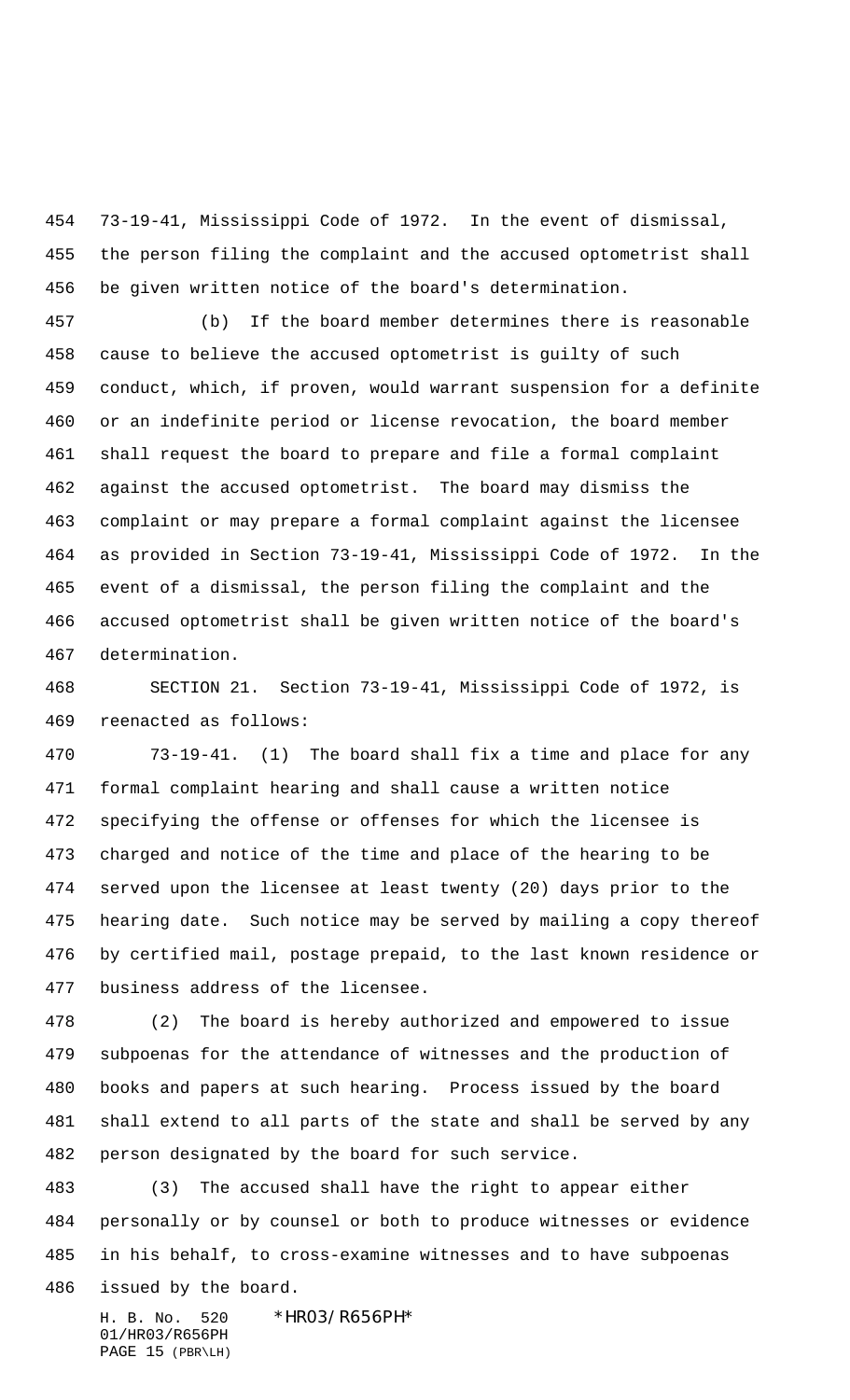(4) At the hearing, the board shall administer oaths as may be necessary for the proper conduct of the hearing. All hearings shall be conducted by the board, with the exception of the investigating board member who shall not participate in the hearing. The board shall not be bound by strict rules of procedure or by the laws of evidence in the conduct of its proceedings, but the determination shall be based upon sufficient evidence to sustain it. All proceedings shall be transcribed by a court reporter.

 (5) Where, in any proceeding before the board, any witness fails or refuses to attend upon a subpoena issued by the board, refuses to testify, or refuses to produce any books and papers the production of which is called for by a subpoena, the attendance of such witness, the giving of his testimony or the production of the books and papers shall be enforced by any court of competent jurisdiction of this state in the manner provided for the enforcement of attendance and testimony of witnesses in civil cases in the courts of this state.

 (6) The board shall, within sixty (60) days after conclusion of the hearing, reduce its decision to writing and forward an attested true copy thereof to the last known residence or business address of such licensee by way of United States first class, certified mail, postage prepaid.

 SECTION 22. Section 73-19-43, Mississippi Code of 1972, is reenacted as follows:

 73-19-43. (1) Upon finding of the existence of grounds for discipline of any person holding a license, seeking a license, or seeking to renew a license under the provisions of this chapter, the board may impose one or more of the following penalties: (a) Suspension of the offender's license for a term to be determined by the board;

(b) Revocation of the offender's license;

H. B. No. 520 \*HR03/R656PH\* 01/HR03/R656PH PAGE 16 (PBR\LH)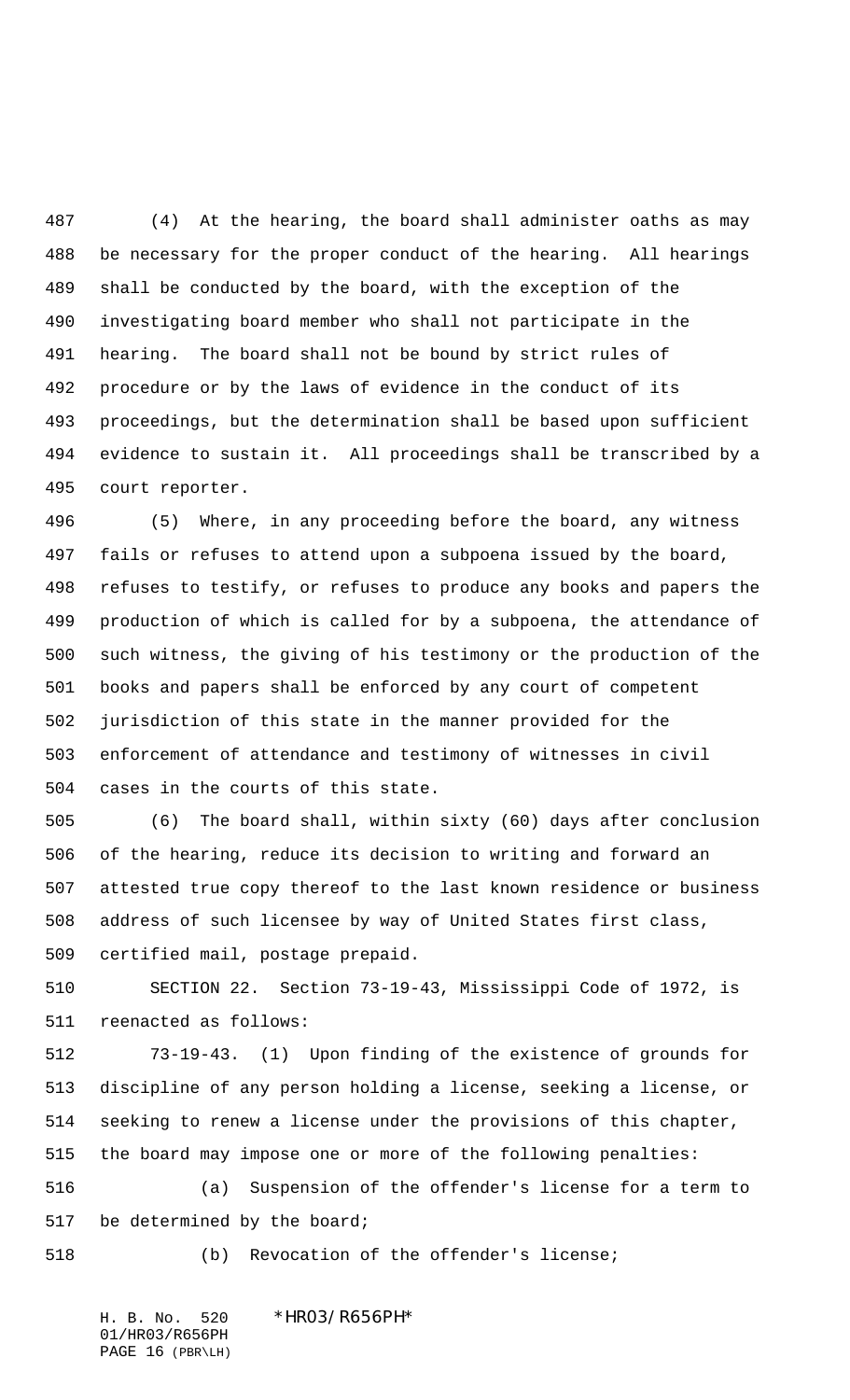(c) Restriction of the offender's license to prohibit the offender from performing certain acts or from engaging in the practice of optometry in a particular manner for a term to be determined by the board;

 (d) Imposition of a monetary penalty as follows: (i) For the first violation, a monetary penalty of not less than Fifty Dollars (\$50.00) nor more than Five Hundred Dollars (\$500.00) for each violation;

 (ii) For the second violation and subsequent violations, a monetary penalty of not less than One Hundred Dollars (\$100.00) nor more than One Thousand Dollars (\$1,000.00) for each violation;

(e) Refusal to renew offender's license;

 (f) Placement of the offender on probation and supervision by the board for a period to be determined by the board;

(g) Public or private reprimand.

 (2) Any person whose license has been suspended, revoked or restricted pursuant to this chapter, whether voluntarily or by action of the board, shall have the right to petition the board at reasonable intervals for reinstatement of such license. Such petition shall be made in writing and in the form prescribed by the board. Upon investigation and hearing, the board may, in its discretion, grant or deny such petition, or it may modify its original finding to reflect any circumstances which have changed sufficiently to warrant such modifications. The procedure for the reinstatement of a license that is suspended for being out of compliance with an order for support, as defined in Section 93-11-153, shall be governed by Section 93-11-157 or 93-11-163, as the case may be.

 (3) Nothing herein shall be construed as barring criminal prosecutions for violation of this chapter where such violations

H. B. No. 520 \*HR03/R656PH\* 01/HR03/R656PH PAGE 17 (PBR\LH)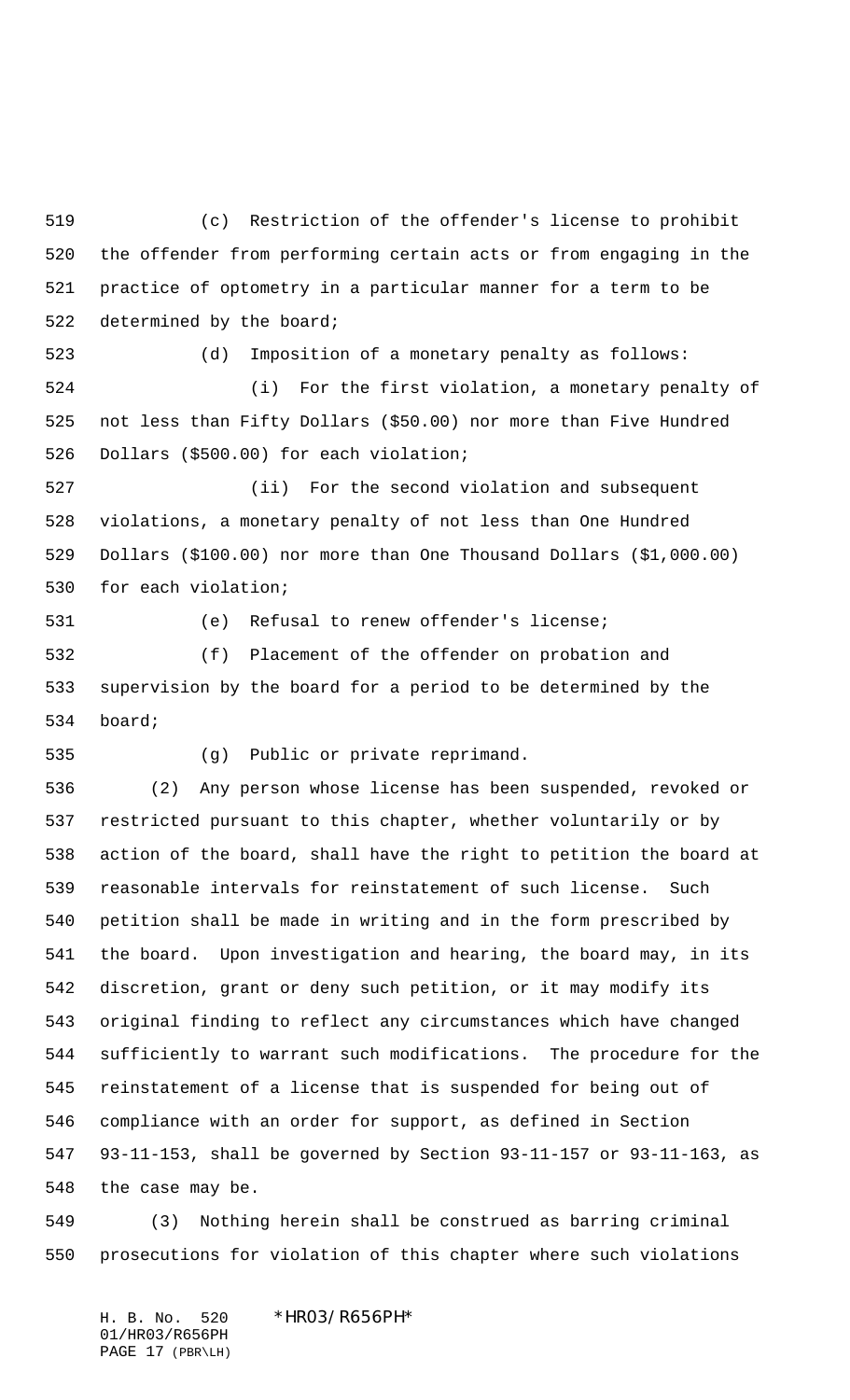are deemed as criminal offenses in other statutes of this state or of the United States.

 (4) A monetary penalty assessed and levied under this section shall be paid to the board by the licensee upon the expiration of the period allowed for appeal of such penalties under Section 73-19-45, Mississippi Code of 1972, or may be paid sooner if the licensee elects. Money collected by the board under this section shall be deposited to the credit of the General Fund of the State Treasury.

 (5) When payment of a monetary penalty assessed and levied by the board against a licensee in accordance with this section is not paid by the licensee when due under this section, the board shall have the power to institute and maintain proceedings in its name for enforcement of payment in the Chancery Court of the First Judicial District of Hinds County, Mississippi. When such proceedings are instituted, the board shall certify its order to the chancery court and the matter shall thereupon be heard in due course by the court, which shall review the order and make its determination thereon. The hearing on the matter may, in the discretion of the chancellor, be tried in vacation. If the chancellor finds no errors on the face of the board's order, the board shall have a judgment for the amount due which shall be enforceable as all other judgments.

 SECTION 23. Section 73-19-45, Mississippi Code of 1972, is reenacted as follows:

H. B. No. 520 \*HR03/R656PH\* 73-19-45. (1) The right to appeal from a final action of the board is hereby granted. Such appeal shall be to the chancery court of the county of residence of the licensee and shall be on the record made, including a verbatim transcript of the testimony at the hearing. The appeal shall be taken within thirty (30) days after notice of the action of the board. The appeal shall be perfected upon filing notice of the appeal with the chancery court and by the prepayment of all costs, including the cost of the

01/HR03/R656PH PAGE 18 (PBR\LH)